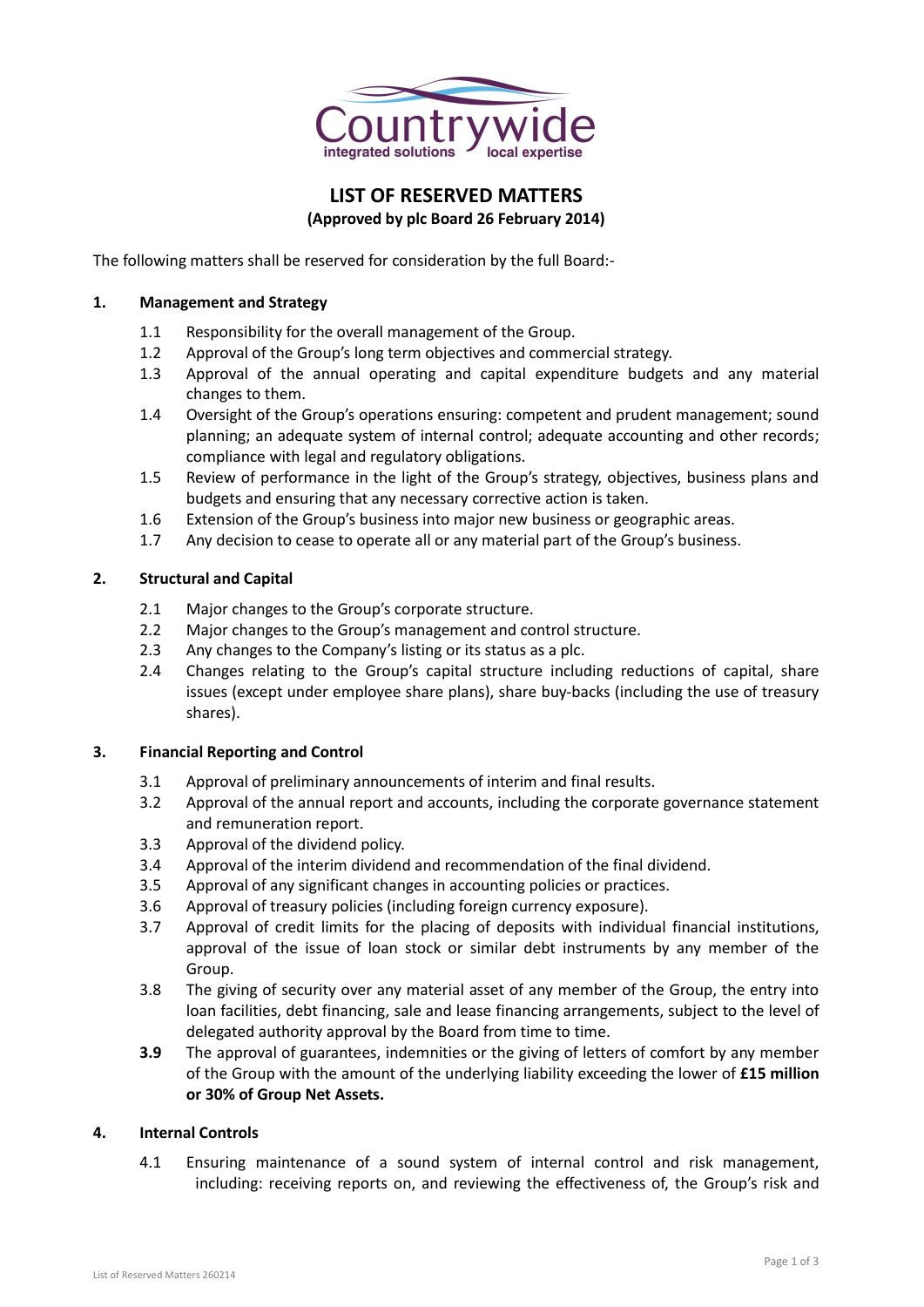control processes to support its strategy and objectives; undertaking an annual assessment of these processes; approving an appropriate statement for inclusion in the annual report.

# **5. Contracts**

- 5.1 Major capital projects.
- 5.2 Contracts which are material strategically or by reason of size, entered into by any member of the Group in the ordinary course of business, for example contracts for the acquisition or disposal of fixed assets **above £15 million**.
- 5.3 Contracts entered into by any member of the Group which are not in the ordinary course of business, for example foreign current transactions above £5 million; major acquisitions and disposals **above £5 million**.
- 5.4 The entry into finance and operating leases where the capital value of the assets concerned **exceeds £15 million**.
- 5.5 Acquisitions or disposals of interests in companies or businesses or material assets **above £5 million**, the formation or liquidation of any subsidiary (including any joint venture vehicle), subject to the levels of delegated authority approved by the Board from time to time.
- 5.6 The making of any takeover bid for another company governed by the City Code on Takeovers and Mergers.
- 5.7 Any approach by or on behalf of a party making, or with a view to making, a general offer for the Company's shares or any offer whereby a change in control of the Company may result.

# **6. Communication**

- 6.1 Approval of resolutions and related documentation to be presented to shareholders at a general meeting.
- 6.2 Approval of any prospectuses or circulars to holders of the Company's securities.
- 6.3 Approval of press releases concerning matters decided by the Board.

# **7. Board Membership and other appointments**

- 7.1 Changes to the structure, size and composition of the Board, following recommendations from the Nomination Committee.
- 7.2 Ensuring adequate succession planning for the Board and senior management.
- 7.3 Appointments to the Board, following recommendations from the Nomination Committee.
- 7.4 Selection of the Chairman and the Chief Executive.
- 7.5 Appointment for the senior independent Director.
- 7.6 Membership and Chairmanship of all Board Committees.
- 7.7 Terms of reference of all Board Committees.
- 7.8 Continuation in office of Directors at the end of their term of office, when they are due to be re-elected by shareholders at the Annual General Meeting and otherwise as appropriate.
- 7.9 The division of responsibilities between the Chairman and the Chief Executive, which should be in writing.
- 7.10 Receiving reports from Board Committees on their activities.
- 7.11 Appointment or removal of the Company Secretary.
- 7.12 Appointment, re-appointment or removal of the external auditor, following recommendations from the Audit Committee.
- 7.13 Appointment to the Boards of Group companies.